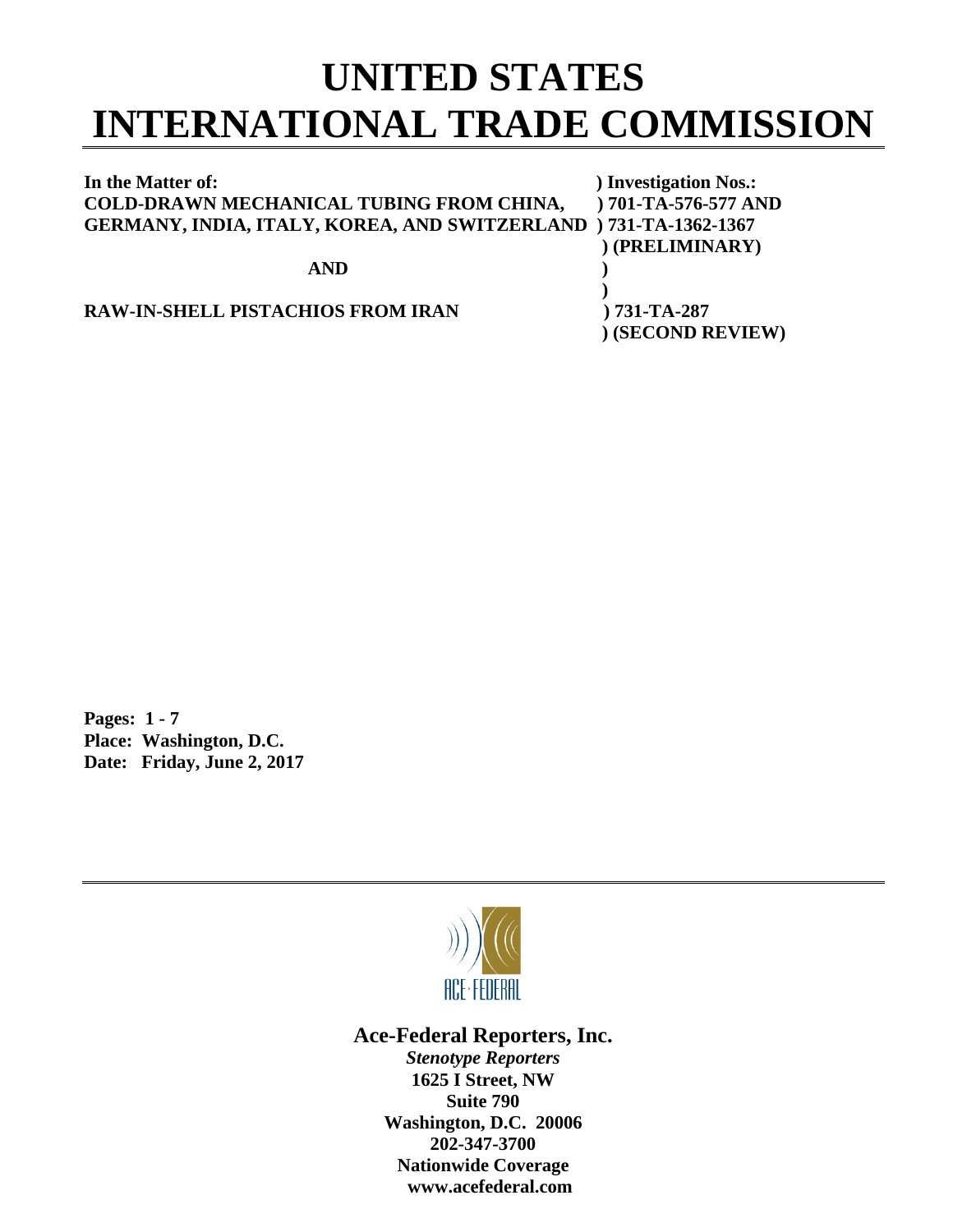1 THE UNITED STATES INTERNATIONAL TRADE COMMISSION 2 In the Matter of ) Investigation Nos.: 3 COLD-DRAWN ) 701-TA-576-577 and 4 MECHANICAL TUBING ) 731-TA-1362-1367 5 FROM CHINA, GERMANY, INDIA, ) (Preliminary) 6 ITALY, KOREA, AND SWITZERLAND ) 7  $8 \overline{\smash{\mathrm{AND}}}$  ) 9 10 RAW-IN-SHELL ) Investigation No.: 11 PISTACHIOS FROM (2001) 731-TA-287 12 IRAN ) (Second Review) 13 14 15 Friday, June 2, 2017 16 Main Hearing Room (Room 101) 17 U.S. International 18 Trade Commission 19 500 E Street, S.W. 20 Washington, D.C. 21 The meeting commenced, pursuant to notice, at 22 11:00 a.m., before the Commissioners of the United States 23 International Trade Commission, Chairman Rhonda K. 24 Schmidtlein, presiding. <u>25</u>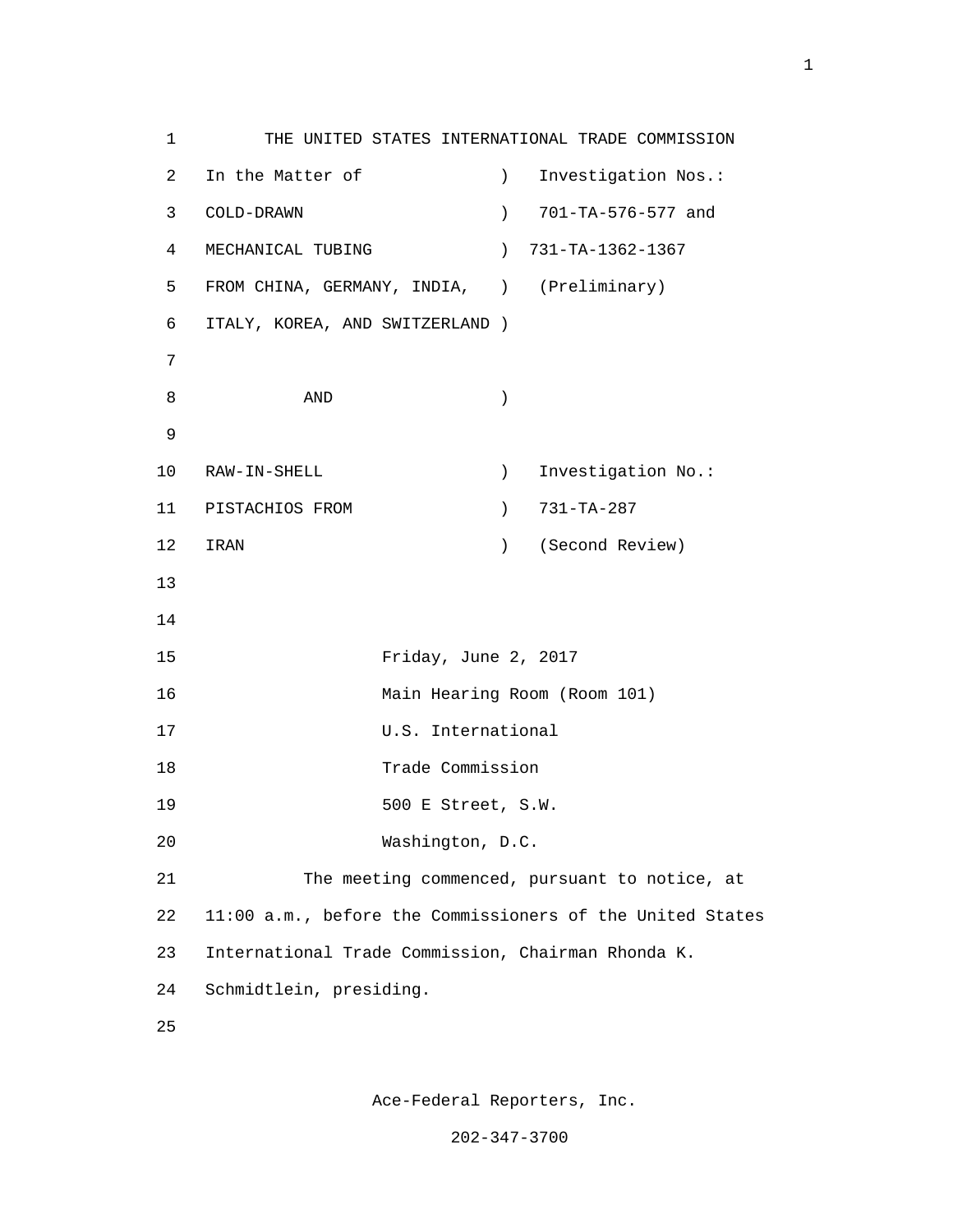- 1 APPEARANCES:
- 2 On behalf of the International Trade Commission:

4 RHONDA K. SCHMIDTLEIN, CHAIRMAN, (presiding)

- 3 Commissioners:
- 5 DAVID S. JOHANSON, VICE CHAIRMAN 6 IRVING A. WILLIAMSON, COMMISSIONER 7 MEREDITH M. BROADBENT, COMMISSIONER, (via telephone) 8 F. SCOTT KIEFF, COMMISSIONER 9 Staff: 10 ELIZABETH HAINES, SUPERVISORY INVESTIGATOR 11 TANA VON KESSLER, INTERNATIONAL ECONOMIST 12 KEYSHA MARTINEZ, INVESTIGATOR 13 BRIAN SOISET, ATTORNEY/ADVISOR 14 KAREN TAYLOR, INTERNATIONAL TRADE ANALYST 15 Staff: 16 ELIZABETH HAINES, SUPERVISORY INVESTIGATOR 17 MARY MESSER, INVESTIGATOR 18 JOHN BENEDETTO, INTERNATIONAL ECONOMIST 19 NATALINE VIRAY-FUNG, ATTORNEY/ADVISOR 20 JOANNA BONARRIVA, INTERNATIONAL TRADE 21 ANALYST 22 WILLIAM R. BISHOP, SUPERVISORY HEARINGS AND
- 23 INFORMATION OFFICER
- 24 SHARON BELLAMY, RECORDS MANAGEMENT
- 25 SPECIALIST

Ace-Federal Reporters, Inc.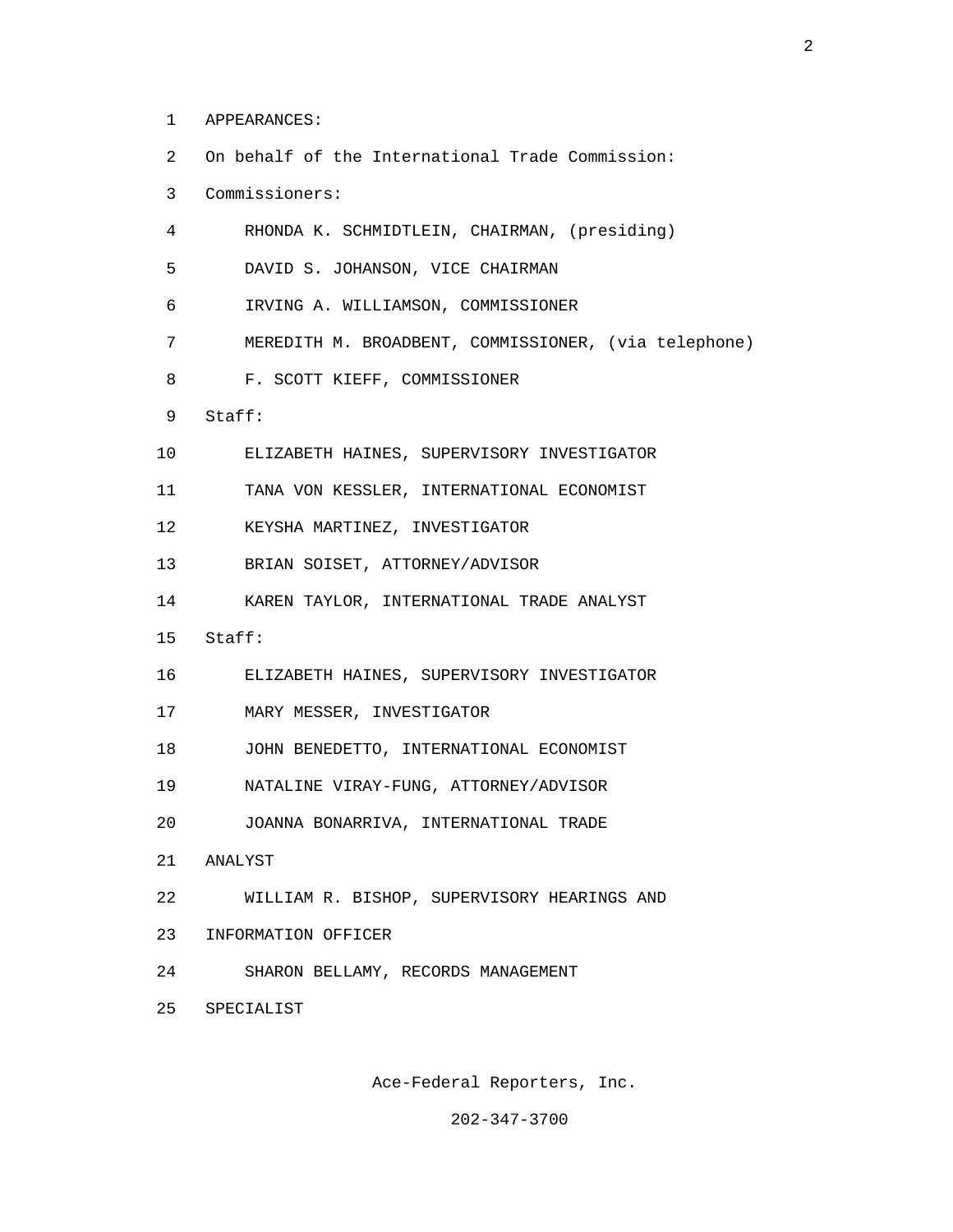| $\mathbf 1$ | PROCEEDINGS                                                 |  |
|-------------|-------------------------------------------------------------|--|
| 2           | (11:00 a.m.)                                                |  |
| 3           | CHAIRMAN SCHMIDTLEIN: Good morning.<br>This                 |  |
| 4           | meeting of the U.S. International Trade Commission will now |  |
| 5           | come to order. Welcome to Commissioner Broadbent who is     |  |
| 6           | participating by telephone.                                 |  |
| 7           | COMMISSIONER BROADBENT:<br>Hello.                           |  |
| 8           | CHAIRMAN SCHMIDTLEIN: I understand that there               |  |
| 9           | are no agendas for future meetings or outstanding action    |  |
| 10          | jackets to consider.                                        |  |
| 11          | Is there any objection to approval of the minutes           |  |
| 12          | of May 2nd, 5th, 11th, 12th, 18th, 24th, and 25th 2017 or   |  |
| 13          | ratification list 17-006? Hearing none they are approved.   |  |
| 14          | Next we turn to the vote in the preliminary phase           |  |
| 15          | of Investigation numbers 701-TA-576-577 and 731-TA-1362-    |  |
| 16          | 1367 regarding imports of Cold-Drawn Mechanical Tubing from |  |
| 17          | China, Germany, India, Italy, Korea, and Switzerland.       |  |
| 18          | Welcome to Ms. Haines and the staff who                     |  |
| 19          | participated in these investigations. Are there any         |  |
| 20          | questions for the staff?                                    |  |
| 21          | (No response.)                                              |  |
| 22          | CHAIRMAN SCHMIDTLEIN: Are there any additions or            |  |
| 23          | corrections to the staff report?                            |  |
| 24          | Elizabeth Haines, there are no<br>MS. HAINES:               |  |
| 25          | revisions or additions.                                     |  |
|             |                                                             |  |

Ace-Federal Reporters, Inc.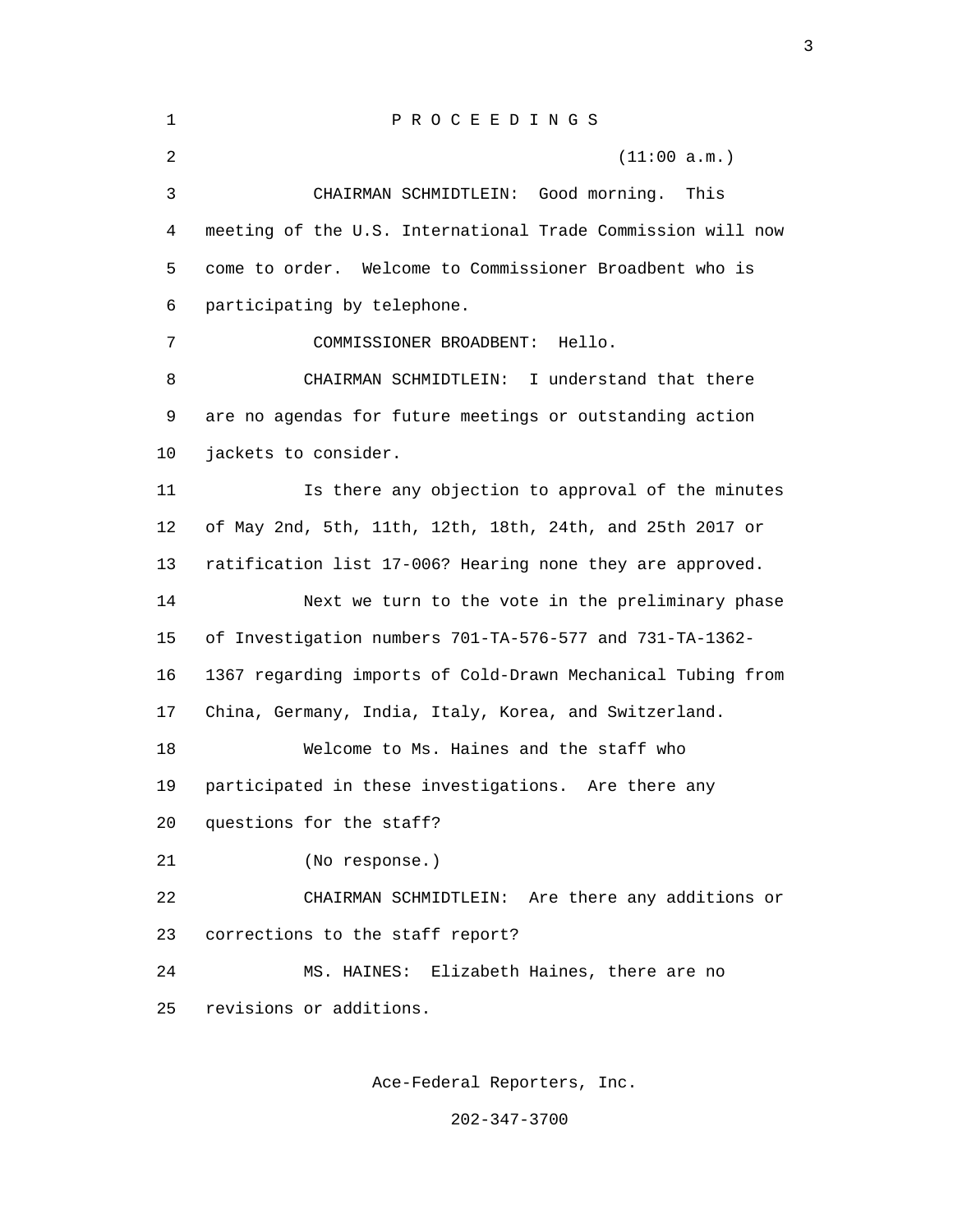1 CHAIRMAN SCHMIDTLEIN: Is there any objection to 2 approval of the staff report? 3 (No response.) 4 CHAIRMAN SCHMIDTLEIN: Hearing none, it is 5 approved. Mr. Secretary, will you please call the roll? 6 MR. BISHOP: Commissioner Kieff? 7 COMMISSIONER KIEFF: I vote in the affirmative. 8 MR. BISHOP: Commissioner Schmidtlein? 9 COMMISSIONER SCHMIDTLEIN: I vote in the 10 affirmative. 11 MR. BISHOP: Commissioner Broadbent? 12 COMMISSIONER BROADBENT: I vote in the 13 affirmative. 14 MR. BISHOP: Commissioner Williamson? 15 COMMISSIONER WILLIAMSON: I vote in the 16 affirmative. 17 MR. BISHOP: Commissioner Johanson? 18 COMMISSIONER JOHANSON: I vote in the 19 affirmative. 20 MR. BISHOP: Madam Chairman, the Commission has 21 reached affirmative determinations. 22 CHAIRMAN SCHMIDTLEIN: Thank you Mr. Secretary. 23 Further information regarding these determinations will be 24 in the press release. Views of the Commission currently 25 are scheduled to be completed and filed on June 12, 2017.

Ace-Federal Reporters, Inc.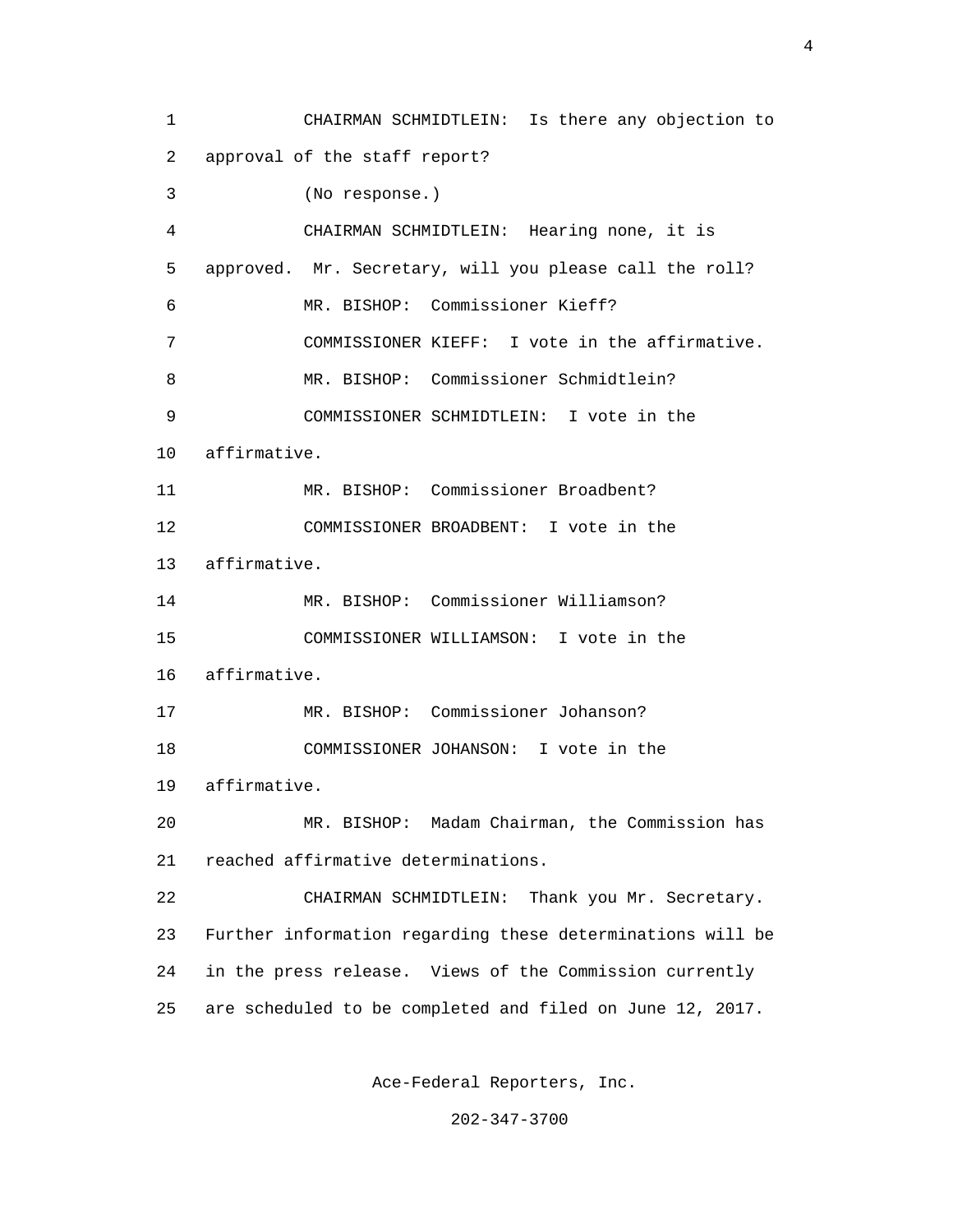1 Thank you to all the staff who participated in 2 these investigations. We will now pause for a moment while 3 we change staff for the next vote. 4 (Pause.) 5 CHAIRMAN SCHMIDTLEIN: Next we turn to the vote 6 in the second five-year review of Investigation numbers 7 731-TA-287, regarding imports of Raw-in-Shell Pistachios 8 from Iran. 9 Welcome again to Ms. Haines and the staff who 10 participated in this investigation. Are there any questions 11 for the staff? 12 (No response.) 13 CHAIRMAN SCHMIDTLEIN: Are there any additions or 14 corrections to the staff report? 15 MS. HAINES: Elizabeth Haines, revisions are 16 contained in memo INV-PP-072. 17 CHAIRMAN SCHMIDTLEIN: Is there any objection to 18 approval of the staff report as revised? 19 (No response.) 20 CHAIRMAN SCHMIDTLEIN: Hearing none, it is 21 approved. Mr. Secretary, will you please call the roll? 22 MR. BISHOP: Commissioner Schmidtlein? 23 COMMISSIONER SCHMIDTLEIN: I vote in the 24 affirmative. 25 MR. BISHOP: Commissioner Kieff?

Ace-Federal Reporters, Inc.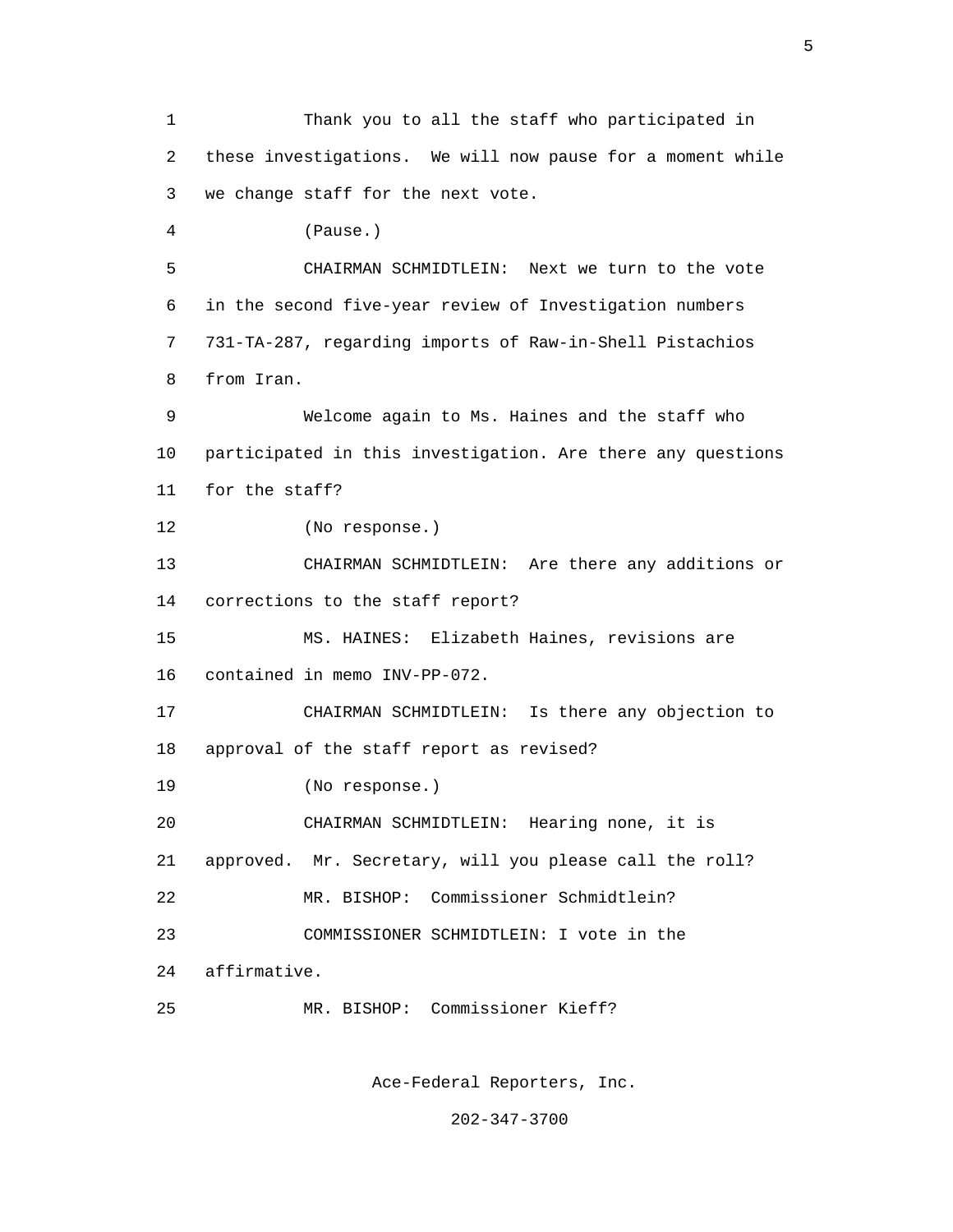1 COMMISSIONER KIEFF: I vote in the affirmative. 2 MR. BISHOP: Commissioner Johanson? 3 COMMISSIONER JOHANSON: I vote in the 4 affirmative. 5 MR. BISHOP: Commissioner Williamson? 6 COMMISSIONER WILLIAMSON: I vote in the 7 affirmative. 8 MR. BISHOP: Commissioner Broadbent? 9 COMMISSIONER BROADBENT: I vote in the 10 affirmative. 11 MR. BISHOP: Madam Chairman, the Commission has 12 reached an affirmative determination. 13 CHAIRMAN SCHMIDTLEIN: Thank you Mr. Secretary. 14 Further information regarding this determination will be in 15 the press release. Views of the Commission currently are 16 scheduled to be completed and filed by June 26, 2017. Thank 17 you to all staff who participated in this investigation. 18 Seeing that there is no other business before the 19 Commission, this meeting is adjourned. 20 (Whereupon, the meeting was adjourned at 11:03 a.m.) 21 22 23 24 <u>25</u>

Ace-Federal Reporters, Inc.